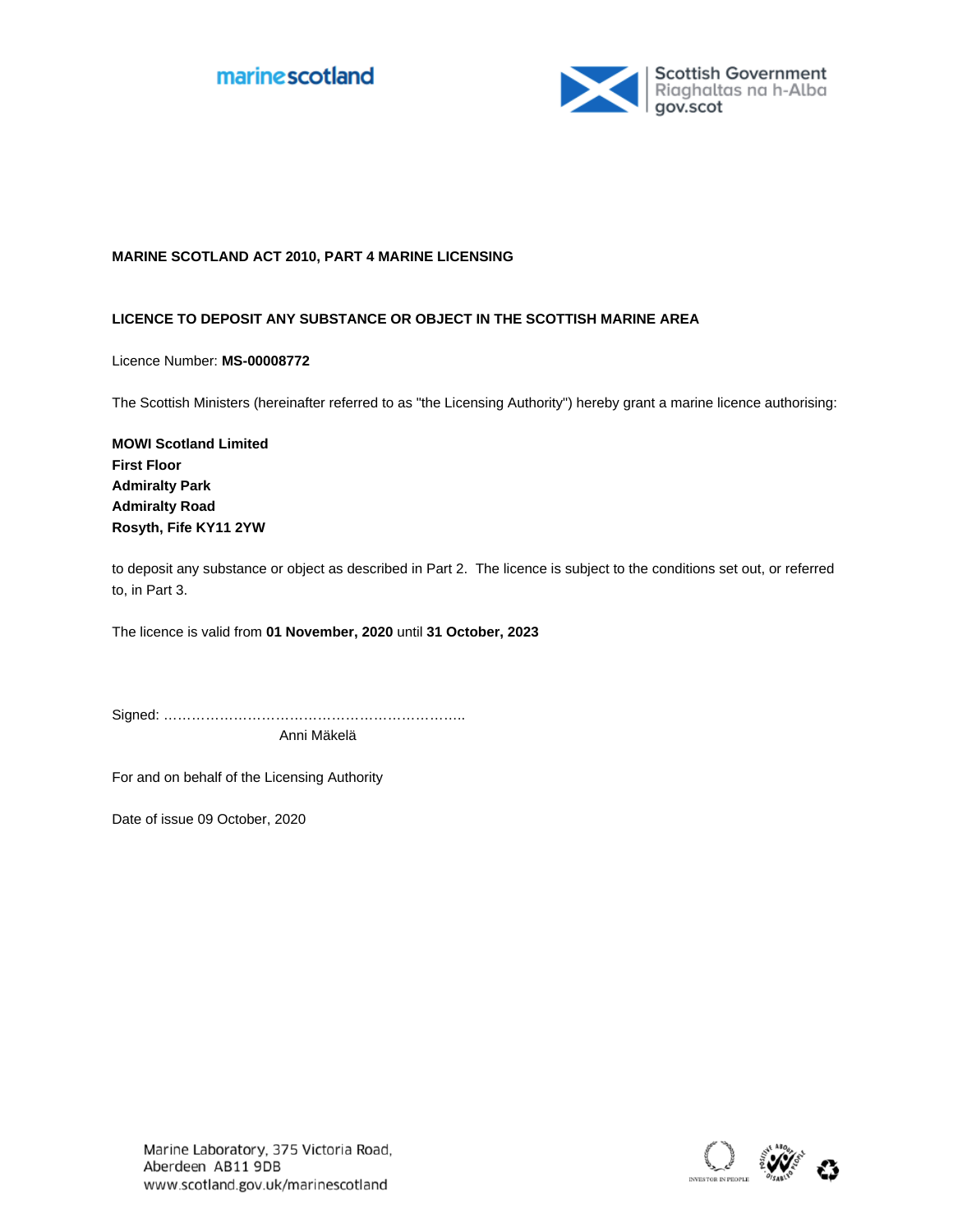# **1. PART 1 - GENERAL**

## **1.1 Interpretation**

In the licence, terms are as defined in Section 1, 64 and 157 of the Marine Scotland Act 2010, and

a) **"the 2010 Act"** means the Marine (Scotland) Act 2010;

b) **"Licensed Activity"** means any activity or activities listed in section 21 of the 2010 Act which is, or are authorised under the licence;

c) **"Licensee"** means MOWI Scotland Limited

d) **"Mean high water springs"** means any area submerged at mean high water spring tide;

e) **"Commencement of the Licensed Activity"** means the date on which the first vehicle or vessel arrives on the site to begin carrying on any activities in connection with the Licensed Activity;

f) **"Completion of the Licensed Activity"** means the date on which the Licensed Activity has been installed in full, or the Licensed Activity has been deemed complete by the Licensing Authority, whichever occurs first;

All geographical co-ordinates contained within the licence are in WGS84 format (latitude and longitude degrees and minutes to three decimal places) unless otherwise stated.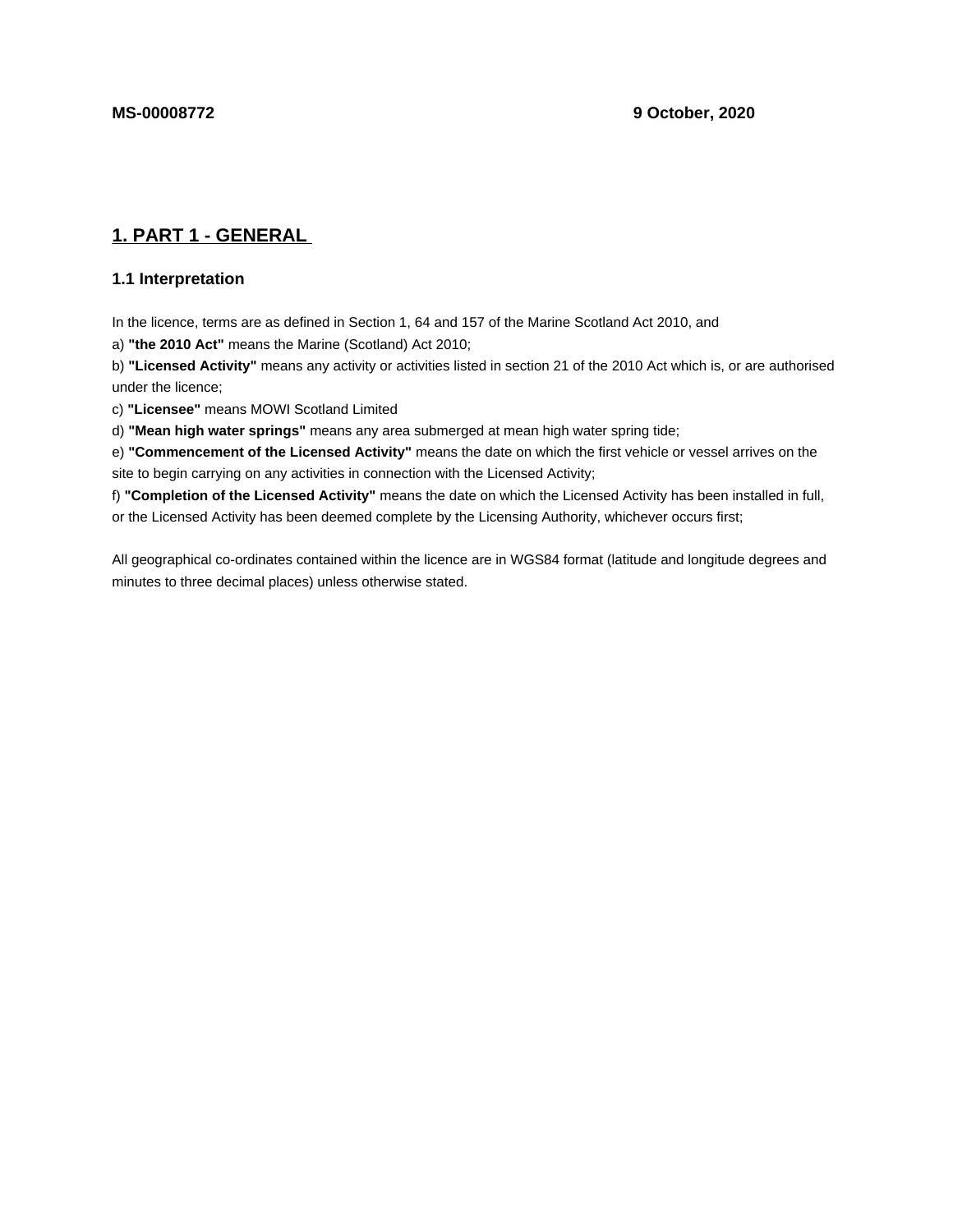## **1.2 Contacts**

All correspondence or communications relating to the licence should be addressed to:

Marine Scotland Licensing Operations Team Marine Laboratory 375 Victoria Road Aberdeen AB11 9DB Email: MS.Marinelicensing@gov.scot

#### **1.3 Other authorisations and consents**

The Licensee is deemed to have satisfied itself that there are no barriers or restrictions, legal or otherwise, to the carrying on of the Licensed Activities in connection with the licensed activity. The issuing of the licence does not absolve the Licensee from obtaining such other authorisations and consents, which may be required under statute.

#### **1.4 Variation, suspension, revocation and transfer**

Under section 30 (1) of the 2010 Act the Licensing Authority may by notice vary, suspend or revoke the licence granted by them if it appears to the Licensing Authority that there has been a breach of any of its provisions. For any such other reason that appears to be relevant to the Licensing Authority under section 30(2) or (3) of the 2010 Act. Under the 2010 Act variations, suspensions, revocations and transfers of licences are subject to the procedures set out in section 31 of the Act.

Under section 30 (7) of the 2010 Act, on an application made by a licensee, the Licensing Authority may vary a licence if satisfied that the variation being applied for is not material.

Under section 30 (8) of the 2010 Act, on an application made by the licensee, the Licensing Authority may transfer the licence from the Licensee to another person.

### **1.5 Breach of requirement for, or conditions of, licence**

 Under section 39 of the 2010 Act it is an offence to carry on a Licensable Marine Activity without a marine licence and it is also an offence to fail to comply with any condition of a marine licence.

#### **1.6 Defences: actions taken in an emergency**

Under section 40 of the 2010 Act it is a defence for a person charged with an offence under section 39(1) of the 2010 Act in relation to any activity to prove that –

the activity was carried out for the purpose of saving life, or for the purpose of securing the safety of a vessel, aircraft or marine structure ('force majeure'), and

that the person took steps within a reasonable time to inform the Licensing Authority as set out in section 40(2) of the 2010 Act.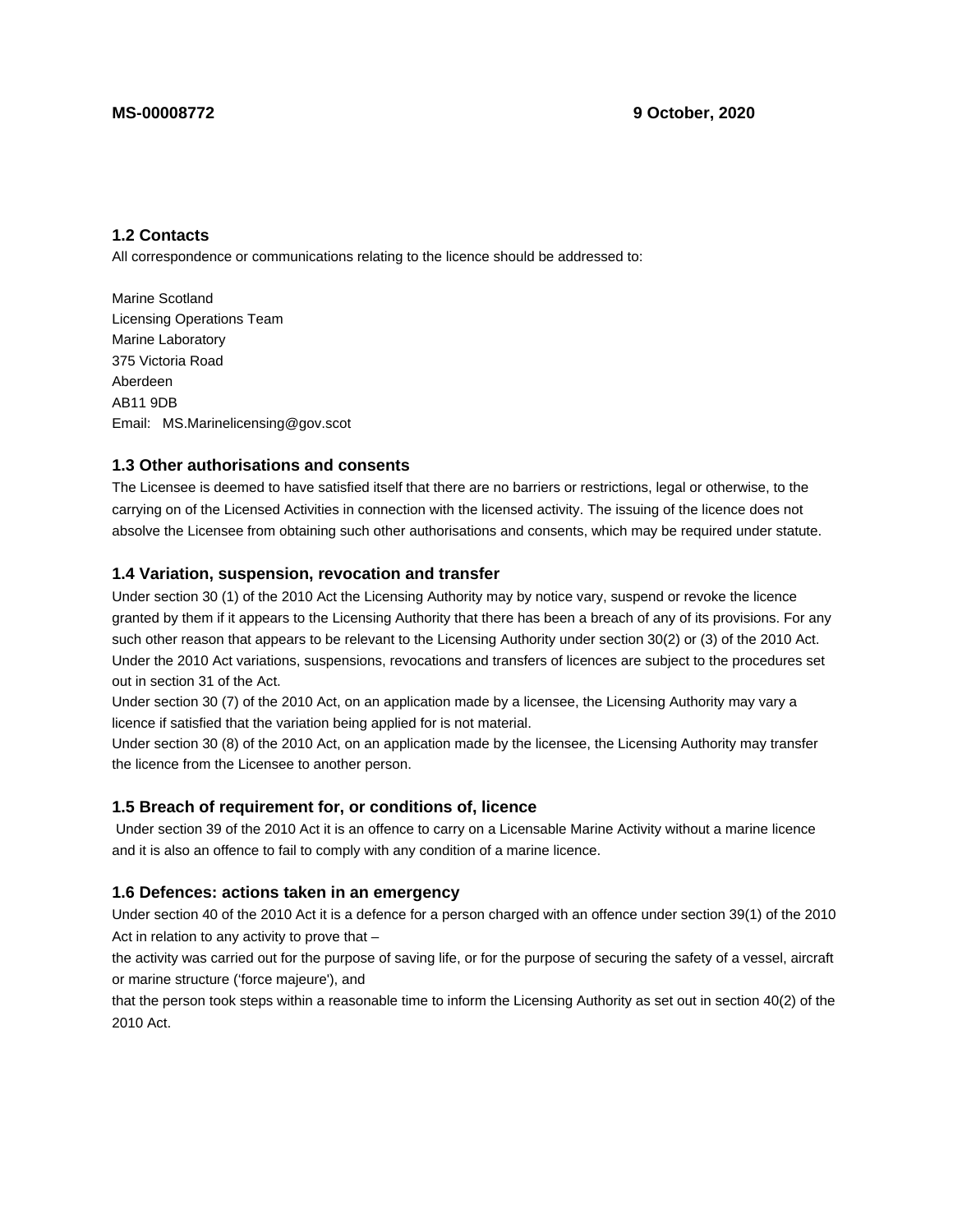## **1.7 Offences relating to information**

Under section 42 of the 2010 Act it is an offence for a person to make a statement which is false or misleading in a material way, knowing the statement to be false or misleading or being reckless as to whether the statement is false or misleading, or to intentionally fail to disclose any material information for the purpose of procuring the issue, variation or transfer of a marine licence or for the purpose of complying with, or purporting to comply with, any obligation imposed by either Part 4 of the 2010 Act or the provisions of this licence.

## **1.8 Appeals**

Under Regulation 3(1) of the Marine Licensing Appeals (Scotland) Regulations 2011 a person who has applied for a marine licence may by summary application appeal to against a decision taken by the Licensing Authority under section 71(1)(b) or (c) or (5) of the Act.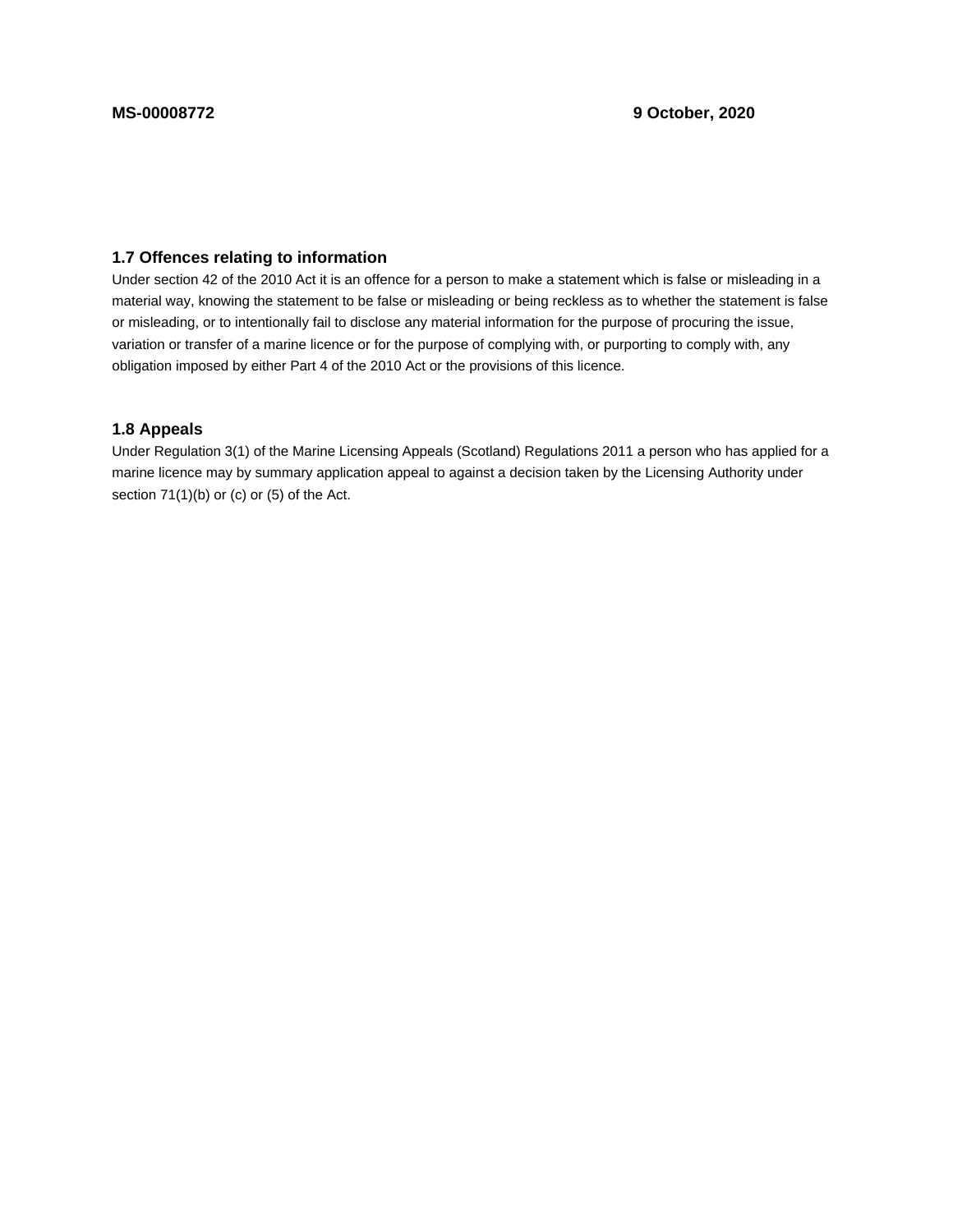# **2. PART 2 – PARTICULARS**

**2.1 Agent**

as per Licensee

## **2.2 Location of the Licensed Activity**

Camus Glas, Loch Sunart, at a point alongside any cage at the fish farm located by the coordinates:

56° 39.749' N 05° 50.656' W

As shown in Annex Two.

## **2.3 Description of the Licensed Activity**

To deposit in the Scottish marine area the chemical(s) or agent(s) from wellboats.

As described in application dated 08 January, 2020 and correspondence submitted in support of the application.

### **2.4 Descriptions of the substances or objects to be deposited**

This licence authorises the deposit of the undernoted substances and objects required in connection with the licensed activity, subject to the maximum amounts as specified below:

Excis (1% w/v cypermethrin – cis 40 : trans 60) ALPHA MAX or AMX (1% deltamethrin) Salmosan or Salmosan Vet or Azasure (50% w/w azamethiphos) Hydrogen peroxide

## **2.5 Contractor and Vessel Details**

Vessels as per Annex One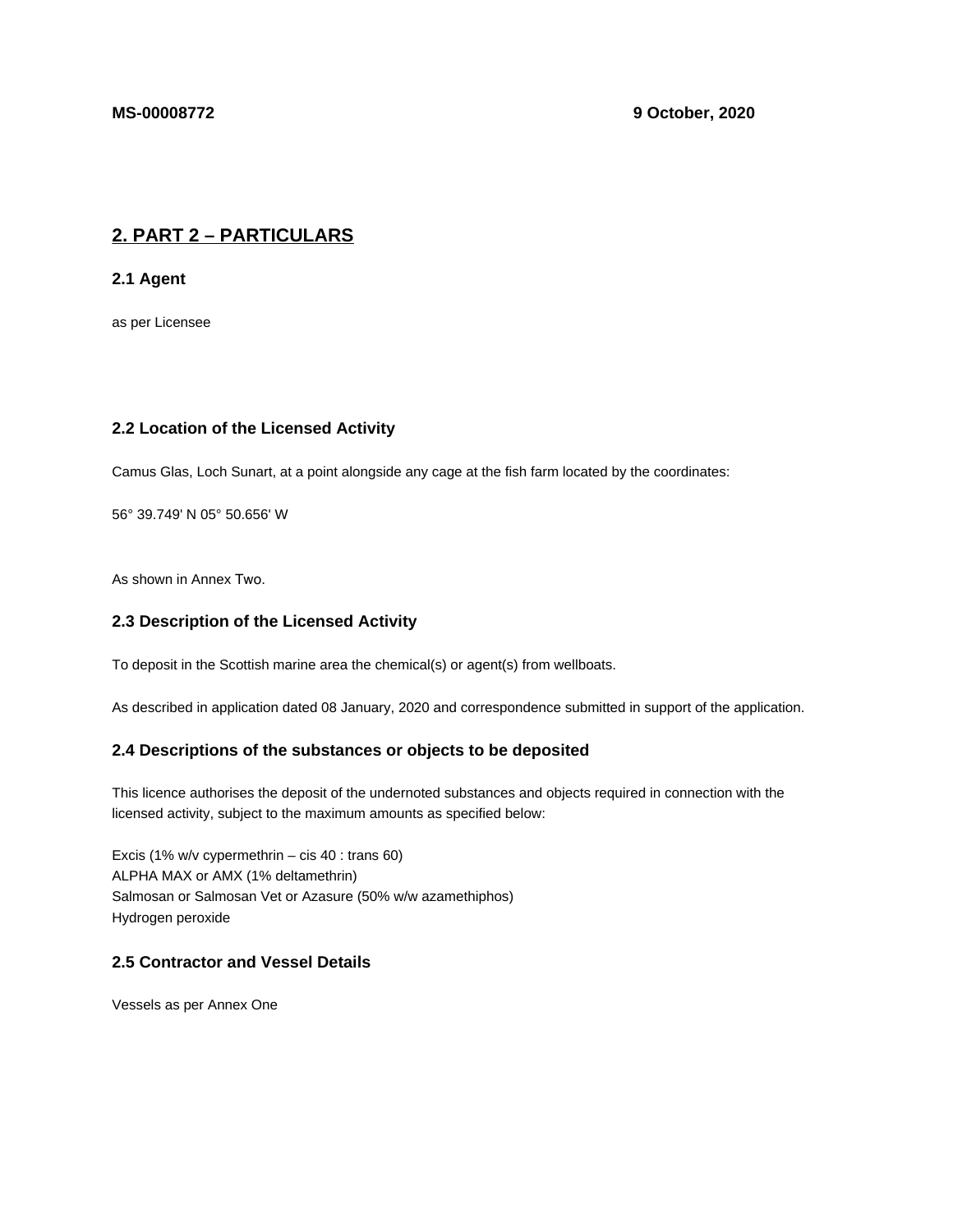# **3. PART 3 – CONDITIONS**

#### **3.1 General Conditions**

3.1.1. The treatment of fish must be carried out in such a way as to minimise the deposit of chemical(s) or agent(s).

3.1.2. "Force majeure" may apply when, due to stress of weather or any other cause, it is necessary to deposit the chemical(s) or agent(s) at a location other than that specified in Part 2 of the Schedule because the safety of human life, or a vessel or vehicle, is threatened. If chemical(s) or agent(s) are deposited in an unauthorised area, full details of the circumstances must be immediately notified to the licensing authority (see also Part 1 of the Licence).

3.1.3. Under the authority of this licence, the deposit of chemical(s) or agent(s) is only permitted if the location described in Part 2, section 2.2 of the Schedule is an operational and stocked fish farm. Furthermore, the said deposit is only permitted in respect of the treatment of fish being reared at the fish farm site at the location described in Part 2, section 2.2 of the Schedule, at the time of deposit.

3.1.4. Only those persons acting on behalf of, and authorised by, the agent or the Licensee shall undertake the deposit activities.

#### **3.2 Prior to the commencement of the Licensed Activity**

3.2.1. The Licensee must notify the licensing authority, at least two working days in advance of starting the Licensed Activity, with the date and time of commencement of all activities undertaken under the authority of this licence and the product name and quantity of chemical(s) or agent(s) intended for deposit. Details of chemical(s) or agent(s) deposited must also be recorded and reported in accordance with Condition 3.3.5 of the licence.

3.2.2. The Licensee must provide the Master(s) of the vessel(s) employed to undertake the deposit activities with a copy of the licence. The Licensee must also ensure that copies of the licence and all other relevant documents, including the treatment procedure (dated 24 May 2016) are available for inspection by any authorised Enforcement Officer at:

a) the premises of the Licensee; and

b) on board the vessel(s) employed to undertake the deposit activities

#### **3.3 During the Licensed Activity**

3.3.1. The Licensee must ensure that no dead fish are deposited to the water environment at any time. Any dead fish must be disposed of above the Mean high water springs in an appropriate manner.

3.3.2. The Licensee must ensure that deposits will only be carried out in accordance with the Treatment Procedure (dated 24 May 2016) as provided with the application. Marine Scotland - Licensing Operations Team ("MS-LOT")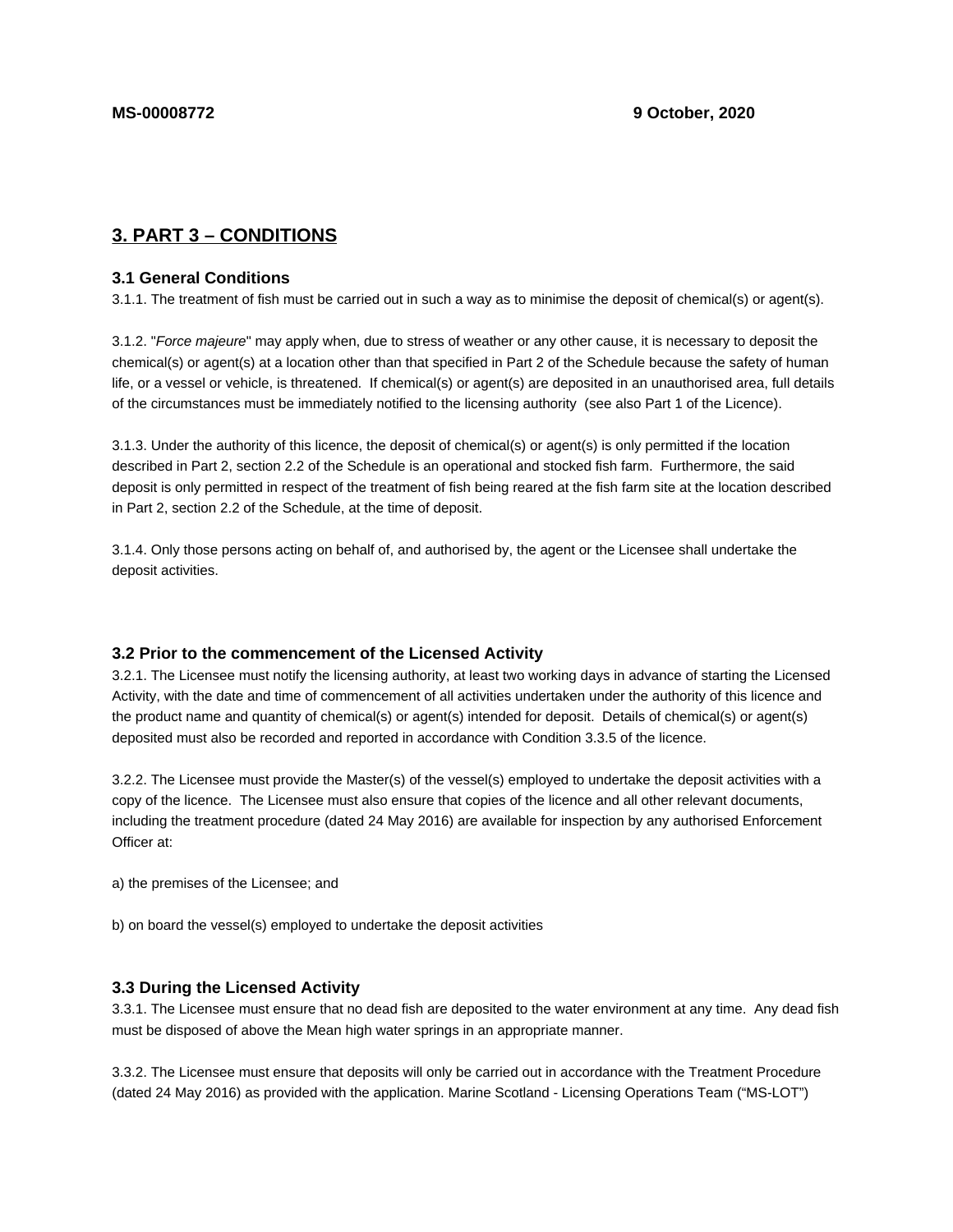must be informed if alterations are made to the treatment procedure. Copies of the treatment procedure must be kept with copies of the licence.

3.3.3. Only those chemical(s) or agent(s) described in Part 2, section 2.4 of the Schedule (the authorised deposits) shall be deposited under authority of the licence and all associated tank/hopper washings must be deposited at the location specified in Part 2, section 2.2 of the Schedule.

3.3.4. The method of deposit must be:

Pumped discharge via pipe/hatches from Wellboat at a depth of surface to 5 metres below sea surface.

3.3.5. The Licensee must ensure that a log of operations is maintained and kept on board the deposit vessel(s) throughout each deposit activity, and be available for inspection by an authorised Enforcement Officer. The logs must be retained for a period of six calendar months following expiry of the licence.

For each deposit activity, the following information must be recorded:

a) the name of the vessel;

b) the name of the product and its active ingredient;

c) the quantity (volume) of the product scheduled for deposit;

d) the date, time and position of each deposit activity;

e) the weather, including wind strength and direction, sea and tidal state throughout each deposit activity;

f) the rate of discharge during each deposit activity, if appropriate, and the duration of each deposit activity if the rate of discharge is not constant, the maximum and mean rates of discharge must be indicated);

g) report on each deposit activity, including details of any problems; and an explanation for any delays; and

h) the signature of the Master at the foot of each page of each record.

The above information can be entered on the deposit vessel log of operation form. The Licensee must provide to MS-LOT at three monthly intervals or on request from MS-LOT, a copy of all or any part of the records specified above.

3.3.6. The Licensee must ensure that:

a) subject to condition 3.3.6. b), the total quantity of cypermethrin as contained in the trade product Excis, deposited in any consecutive 3 hour period beginning at the time of the first release of Excis as part of any specific treatment, must not exceed 44.10 grams (this is equivalent to 4410 millilitres of Excis).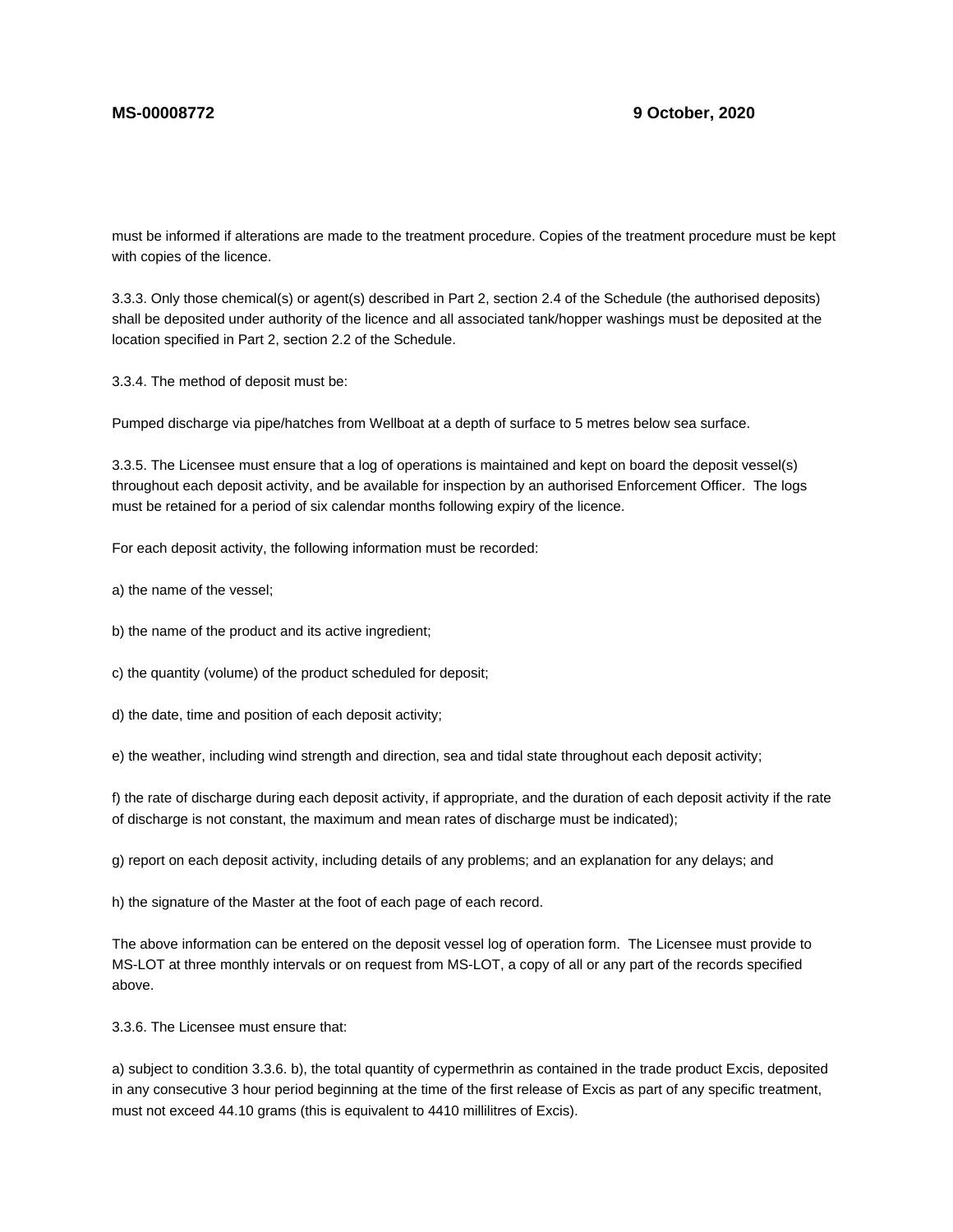b) Cypermethrin, as contained in the trade product Excis, must not be deposited if cypermethrin or deltamethrin, formulated as AMX 10mg/ml concentrate solution for fish treatment or as ALPHA MAX marketed by Pharmaq AS, has been deposited at the site, from any source, in the previous 3 hours.

3.3.7. The Licensee must ensure that:

a) subject to condition 3.3.7. b), the total quantity of azamethiphos, as contained in the trade product Salmosan or Salmosan Vet or Azasure, deposited in any consecutive 24 hour period beginning at the time of the first release of Salmosan or Salmosan Vet or Azasure as part of any specific treatment, must not exceed 238.3 grams (this is equivalent to 476.6 grams of Salmosan or Salmosan Vet or Azasure).

b) Azamethiphos, as contained in the trade product Salmosan or Salmosan Vet or Azasure must not be deposited from a vessel simultaneously to any deposit of azamethiphos at the premises.

3.3.8. The Licensee must ensure that:

a) subject to condition 3.3.8. b), the total quantity of deltamethrin, formulated as AMX 10mg/ml concentrate solution for fish treatment or as ALPHA MAX marketed by Pharmaq AS, deposited in any consecutive 3 hour period beginning at the time of the first release of deltamethrin, formulated as AMX 10 mg/ml concentrate solution for fish treatment or as ALPHA MAX marketed by Pharmaq AS, as part of any specific treatment must not exceed 16.50 grams (this is equivalent to 1650 millilitres of AMX or ALPHA MAX).

b) Deltamethrin, formulated as AMX 10mg/ml concentrate solution for fish treatment or as ALPHA MAX marketed by Pharmaq AS, must not be deposited if cypermethrin or deltamethrin, as contained in the trade product Excis, has been deposited at the site, from any source, in the previous 3 hours.

3.3.9. Hydrogen peroxide may be deposited at any time provided its actual use is recorded and reported in accordance with Part 3, section 3.3.5. of this licence.

3.3.10. In the event of the Licensee becoming aware of any changes to the information on which the issue of the licence was based, the licensing authority must be immediately notified of the details.

3.3.11. The Licensee must ensure that where any of the chemical(s) or agent(s) listed in Condition 3.3.6., 3.3.7. and 3.3.8. are also authorised for deposit to the water environment following bath treatment at the fish holding cages at the site described in Part 2, section 2.2 under an authorisation granted by Scottish Environment Protection Agency then the quantity of that chemical or agent deposited over the time period specified in the relevant condition by the method specified in Condition 3.3.4 and from the cages over the same time period must not exceed the total quantity specified in the relevant condition.

3.3.12. The Licensee must ensure that the chemical(s) or agent(s) listed above must only be deposited following treatment of fish within the vessel(s) listed in Part 2, section 2.4.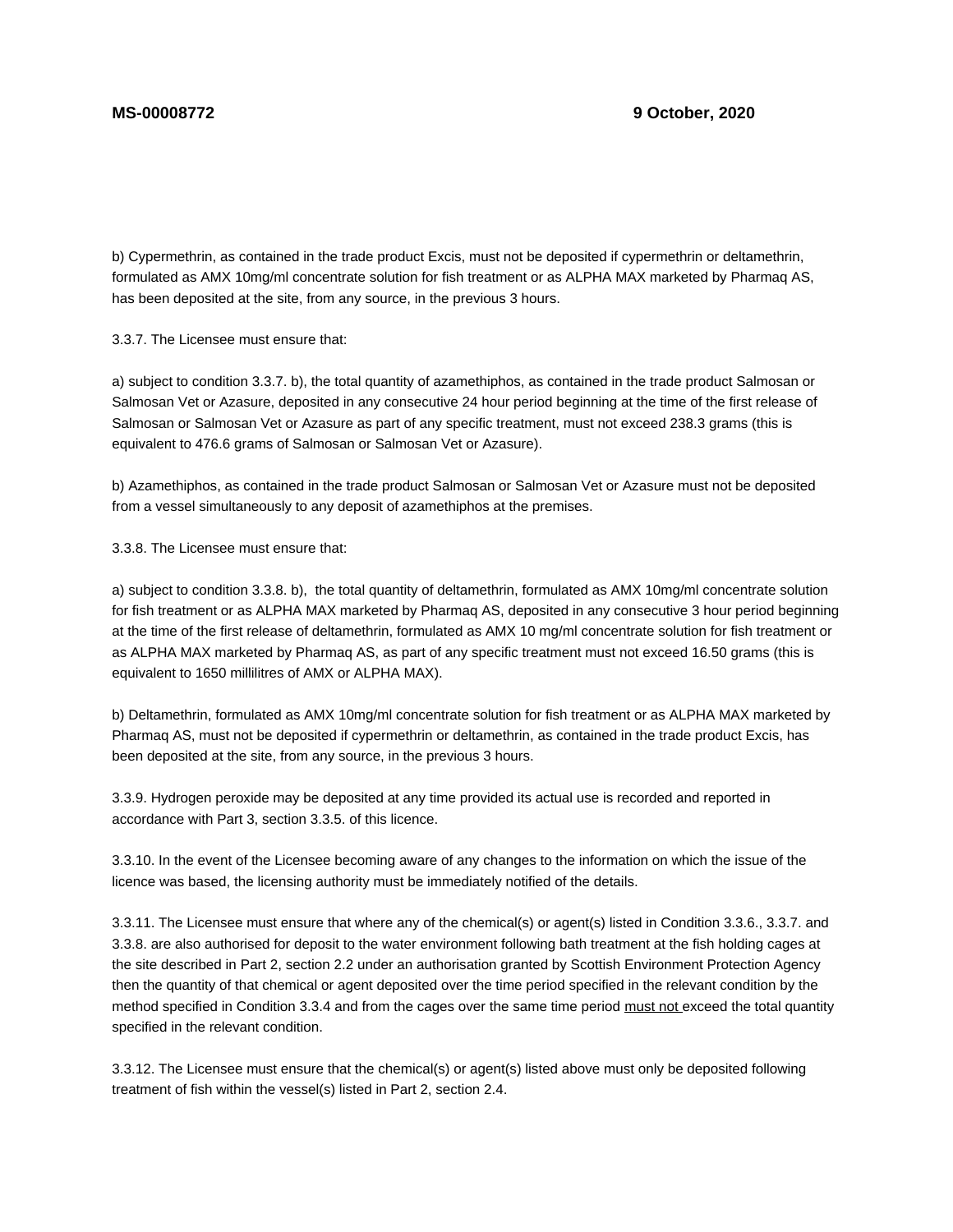## **3.4 Upon Completion of the Licensed Activity**

3.4.1. If a new licence is required, the Licensee must make an application at least fourteen weeks before the expiry date of this licence. This licence shall not continue in force after **the expiry date of 31 October 2023**.